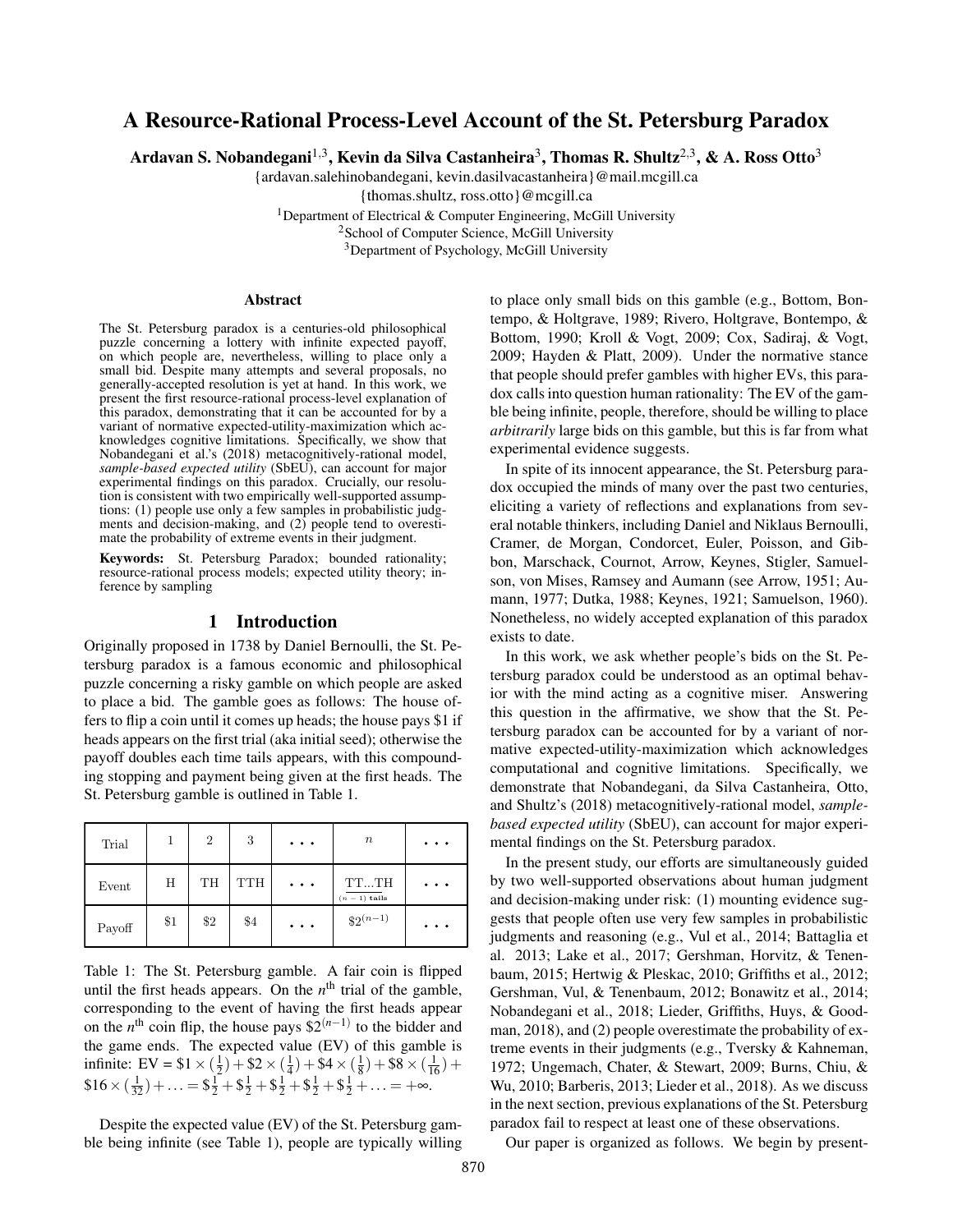ing a brief historical overview of major explanations of the St. Petersburg paradox. After providing a brief overview of SbEU, we turn to modeling four major experimental findings on the St. Petersburg paradox. We conclude by discussing the implications of our work for the debate on human rationality.

# 2 A Brief Historical Overview of the Paradox

In this section, we present a brief overview of major resolutions of the St. Petersburg paradox, followed by notable critiques of them.

It is worth noting that most of the work on the St. Petersburg paradox thus far has been theoretical or philosophical. Comparatively little effort has been directed at providing empirical data on the bids people would be willing to place on the gamble and/or how people's bids would be affected by changing focal characteristics of the gamble, e.g. by varying the initial seed or limiting the number of coin flips in the gamble (e.g., Bottom, Bontempo, and Holtgrave, 1989; Rivero, Holtgrave, Bontempo, and Bottom, 1990; Kroll and Vogt, 2009; Cox, Sadiraj, and Vogt, 2011; Hayden & Platt, 2009; Neugebauer, 2010).

Diminishing marginal utility. Initially presented by Daniel Bernoulli (1738), the diminishing marginal utility explanation of the St. Petersburg paradox argues that, instead of evaluating the expected value (EV) of the gamble (which is infinite, see Table 1), people evaluate the expected utility of the gamble, with the utility function having a concave form (aka diminishing marginal utility).

As this explanation fails to account for super-St. Petersburg paradoxes in which the gamble's payoff increases superexponentially with every coin flip, recent discussions of this explanation have to make the further assumption that the utility function is bounded from above (e.g., Aumann, 1977; Martin, 2008; Menger, 1934; Samuelson, 1977; Vickrey, 1960).

The diminishing marginal utility explanation has been discredited several times, mainly because it over-predicts bids (Lopes, 1981; Martin, 2008; Menger, 1934; Moritz, 1923; Samuelson, 1960, 1977). (This is not to say that marginal utility does not diminish, just that this factor is insufficient to explain the paradox.) Also, the diminishing marginal utility explanation completely neglects the well-supported observation that people overestimate the probability of extreme events in their judgment (e.g., Tversky & Kahneman, 1972; Ungemach, Chater, & Stewart, 2009; Burns, Chiu, & Wu, 2010; Barberis, 2013; Lieder et al., 2018), mistakenly assuming that the subjective probability of a low-probability extreme event in the St. Petersburg gamble (e.g., to win \$2<sup>100</sup>) with probability  $\frac{1}{2^{101}}$ ) is equal to its objective probability (e.g., 1  $\frac{1}{2^{101}}$ ). Replacing expected utility with more modern variants which respect the latter observation, e.g. cumulative prospect theory (CPT), does not help either, as empirically fit values strongly over-predict bids in the St. Petersburg paradox (Blavatskyy, 2005; Rieger & Wang, 2006; Camerer, 2005).

Finitude of resources. Another classic explanation is that

since the amount of money in the world is finite, the gambler must be skeptical about the ability of the house to pay the large outcomes of the gamble. Relatedly, it has been argued that time is finite, and the gambler, knowing he or she cannot continue playing the game forever, bids less than the expected value of the gamble. This argument has been expressed, in various forms, by several scholars (see Savage, 1954; Tversky & Bar-Hillel, 1983; Vickrey, 1960; Dutka, 1988).

Weaknesses of these arguments have been explicated by several critics. Bertrand argues that, even if the house cannot afford to pay the money, unites of currency can be reasonably replaced by more plentiful stuff, such as grains of sand, inches, or molecules of hydrogen, and the risk aversion still remains (Dutka, 1988). By the same logic, the payment may even be hypothetical or psychological (Martin, 2008; Aumann, 1977).

Ignoring low probabilities. This explanation argues that people consider events whose probability falls below some threshold to be impossible, i.e. they never happen. For example, D'Alembert posited a 1/10,000 threshold, while Niklaus Bernoulli set the cutoff at a more conservative 1/100,000 (Dutka, 1988).

However, there is a serious flaw with this argument: According to the well-known availability bias (Tversky & Kahneman, 1972), people over-represent extreme events, i.e., events whose utility is large (Lieder et al., 2018; Nobandegani et al., 2018). As low-probability events have (exponentially) larger payoffs in the St. Petersburg gamble, people should overestimate those low-probability events, putting more weights on those low-probability events in their valuation of the gamble.

A key contribution of our work is to provide a resourcerational process-level explanation of why people are willing to place only a small bid on the gamble *despite* overrepresenting extreme events in their judgment and decisionmaking (see Sec. 3). Particularly, past work has shown that SbEU can account for availability bias (Nobandegani et al., 2018).

Computing the median instead of the mean. Recently, Hayde and Platt (2009) proposed that people report the median (and not the mean) of the distribution associated with the St. Petersburg gamble as their bid. The median of the distribution associated with the St. Petersburg gamble is between \$1 and \$2, and is set by convention at \$1.50 (Weissstein, 2008).

The median explanation of Hayde and Platt (2009) is currently the only model which can simultaneously account for all the major experimental findings on the St. Petersburg gamble. We investigate all these major experimental findings in the present study in Sec. 4.

Nevertheless, despite its quantitative coverage, the median explanation remains too limited to explain the St. Petersburg paradox, markedly detached from the extensive literature on human judgment and decision-making. Similar to the diminishing marginal utility explanation, the median explanation completely neglects the well-supported observation that peo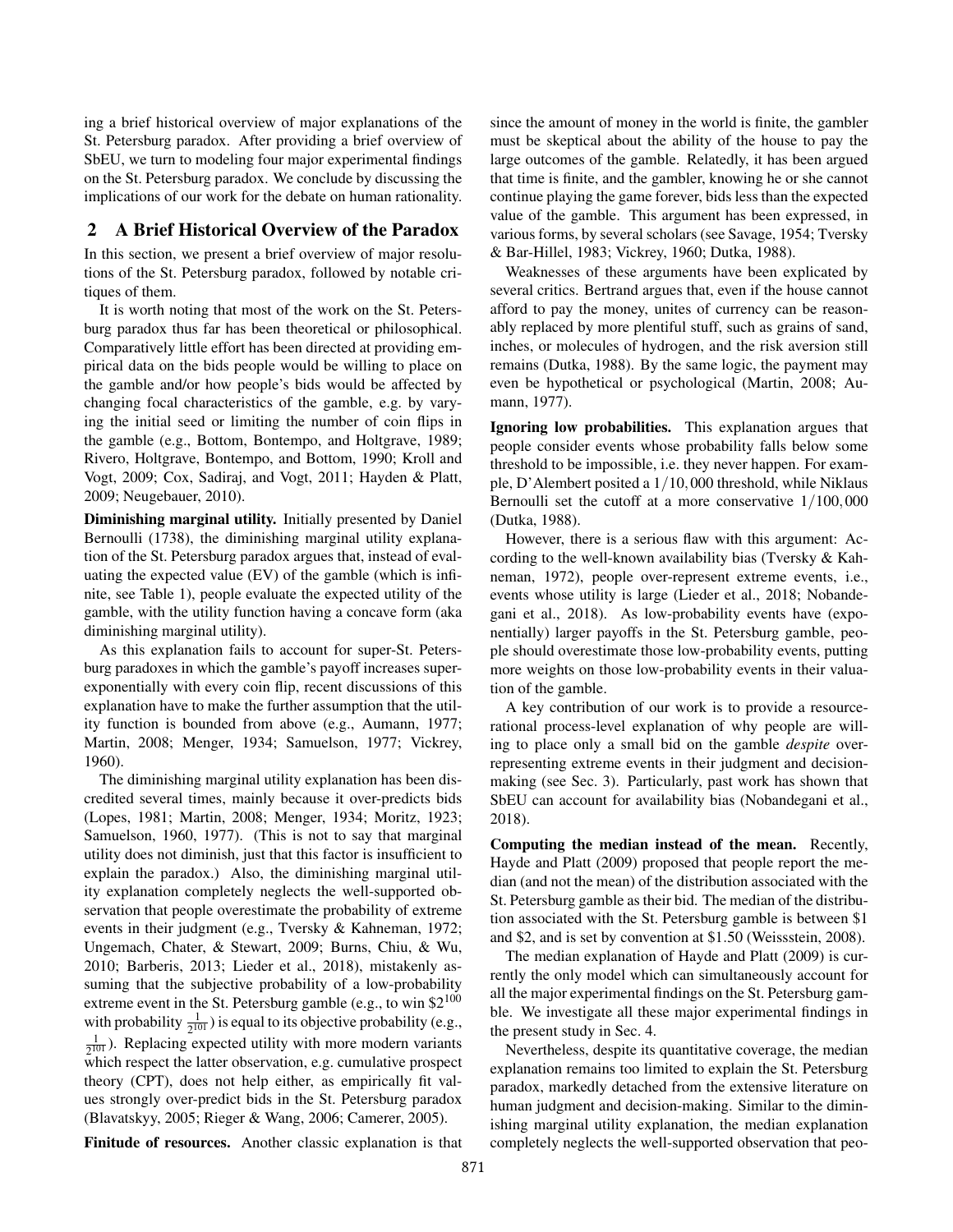ple overestimate the probability of extreme events in their judgment (e.g., Tversky & Kahneman, 1972; Lieder et al., 2018), mistakenly assuming that the subjective probability of a low-probability extreme event in the St. Petersburg gamble is equal to its objective probability.

In this work, we seek to provide a resource-rational process model of the St. Petersburg paradox that can additionally account for several well-known effects in decision-making under risk; SbEU meets this criterion (see Sec. 3). As such, we seek to understand the St. Petersburg gamble as a particular risky gamble whose process-level explanation should be consistent with a broader process-level model of decisionmaking under risk.

### 3 Sample-based Expected Utility Model

Extending the cognitively-rational decision-making model of Lieder, Griffiths, and Hsu (2018) to the realm of metacognition (Cary & Reder, 2002), SbEU is a metacognitivelyrational process model of risky choice that posits that agents rationally adapt their strategies depending on the amount of time available for decision-making (Nobandegani et al., 2018). Concretely, SbEU assumes that an agent estimates expected utility

$$
\mathbb{E}[u(o)] = \int p(o)u(o)do,
$$
 (1)

using self-normalized importance sampling (Hammersley & Handscomb, 1964; Geweke, 1989), with its importance distribution *q* ∗ aiming to optimally minimize mean-squared error (MSE):

$$
\hat{E} = \frac{1}{\sum_{j=1}^{s} w_j} \sum_{i=1}^{s} w_i u(o_i), \quad \forall i: \ o_i \sim q^*, \ w_i = \frac{p(o_i)}{q^*(o_i)}, \quad (2)
$$

$$
q^*(o) \propto p(o)|u(o)|\sqrt{\frac{1+|u(o)|\sqrt{s}}{|u(o)|\sqrt{s}}}. \tag{3}
$$

MSE is a standard normative measure of the quality of an estimator, and is widely adopted in machine learning and mathematical statistics (Poor, 2013). In Eqs. (1-3), *o* denotes an outcome of a risky gamble, *p*(*o*) the objective probability of outcome *o*,  $u(o)$  the subjective utility of outcome *o*,  $\hat{E}$ the importance-sampling estimate of expected utility given in Eq. (1),  $q^*$  the importance-sampling distribution,  $o_i$  an outcome randomly sampled from  $q^*$ , and *s* the number of samples drawn from  $q^*$ .

Recently, Nobandegani et al. (2018) showed that SbEU can account for availability bias, the tendency to overestimate the probability of events that easily come to mind (Tversky & Kahneman, 1972), and can accurately simulate the well-known fourfold pattern of risk preferences in outcome probability (Tversky & Kahneman, 1992) and in outcome magnitude (Markovitz, 1952; Scholten & Read, 2014). Notably, SbEU is the first rational process model to score nearperfectly in optimality, economical use of limited cognitive resources, and robustness, all at the same time (Nobandegani et al., 2018; Nobandegani et al., 2019a).

# 4 Simulation Results

In this section, we show that SbEU can quantitatively account for four major experimental findings on the St. Petersburg paradox: (1) Bids are only weakly affected by truncating the game (e.g., Cox et al. 2007; Neugebauer, 2010; Hayden & Platt, 2009), (2) Bids are strongly increased by repeating the game (Neugebauer, 2010; Hayden & Platt, 2009), (3) Bids are typically lower than twice the smallest payoff (Hayden & Platt, 2009), and (4) Bids depend linearly on the initial seed of the game (Hayden & Platt, 2009).

Recent work has provided mounting evidence suggesting that people often use very few samples in probabilistic judgments and reasoning (e.g., Vul et al., 2014; Battaglia et al. 2013; Lake et al., 2017; Gershman, Horvitz, & Tenenbaum, 2015; Hertwig & Pleskac, 2010; Griffiths et al., 2012; Gershman, Vul, & Tenenbaum, 2012; Bonawitz et al., 2014; Nobandegani et al., 2018; Lieder, Griffiths, Huys, & Goodman, 2018). Consistent with this finding, in the present study we assume that bidders draw only one sample  $(s = 1; \text{ see})$ Eqs. 2-3) when evaluating their (subject) expected utility of the St. Petersburg gamble.

Concretely, we use the Metropolis–Hastings Markov chain Monte Carlo (MCMC) method—a well-known rational process model for sampling from a probability distribution of interest—to generate a single sample  $(s = 1)$  from the importance distribution  $q^*$  given in Eq. 3. MCMC methods have been successful in simulating important aspects of a wide range of cognitive phenomena, e.g., temporal dynamics of multistable perception (Gershman et al., 2012; Moreno-Bote et al., 2011), developmental changes in cognition (Bonawitz, Denison, Griffths, & Gopnik, 2014), category learning (Sanborn et al., 2010), and accounting for many cognitive biases (Nobandegani et al., 2018; Dasgupta et al., 2016).

Also, consistent with prospect theory (Kahneman & Tversky, 1979) and cumulative prospect theory (Kahneman & Tversky, 1992), in this paper we assume a standard S-shaped utility function  $u(x)$  given by:

$$
u(x) = \begin{cases} x^{0.35} & \text{if } x \ge 0, \\ -|x|^{0.45} & \text{if } x < 0. \end{cases}
$$
 (4)

# 4.1 Bids are weakly affected by truncating the game

In the original St. Petersburg gamble, there is no a priori upper-bound on number of coin flips; theoretically it can continue indefinitely. In a truncated variant of the St. Petersburg gamble, some a priori upper-bound is placed on the number of coin flips. Several experimental studies have shown that bids that people are willing to offer to play the St. Petersburg gamble are only weakly affected by truncating the game (Cox et eal., 2007; Cox et al., 2008, 2009; Hayden & Platt, 2009). This finding is generally taken as evidence for people ignoring small-probability events in the game (Neugebauer, 2010).

Recently, Hayden and Platt (2009) investigated bids for the St. Petersburg gamble truncated at 3 flips (maximum payoff: \$8, EV: \$2.50), 5 flips (maximum payoff: \$32, EV: \$3.50),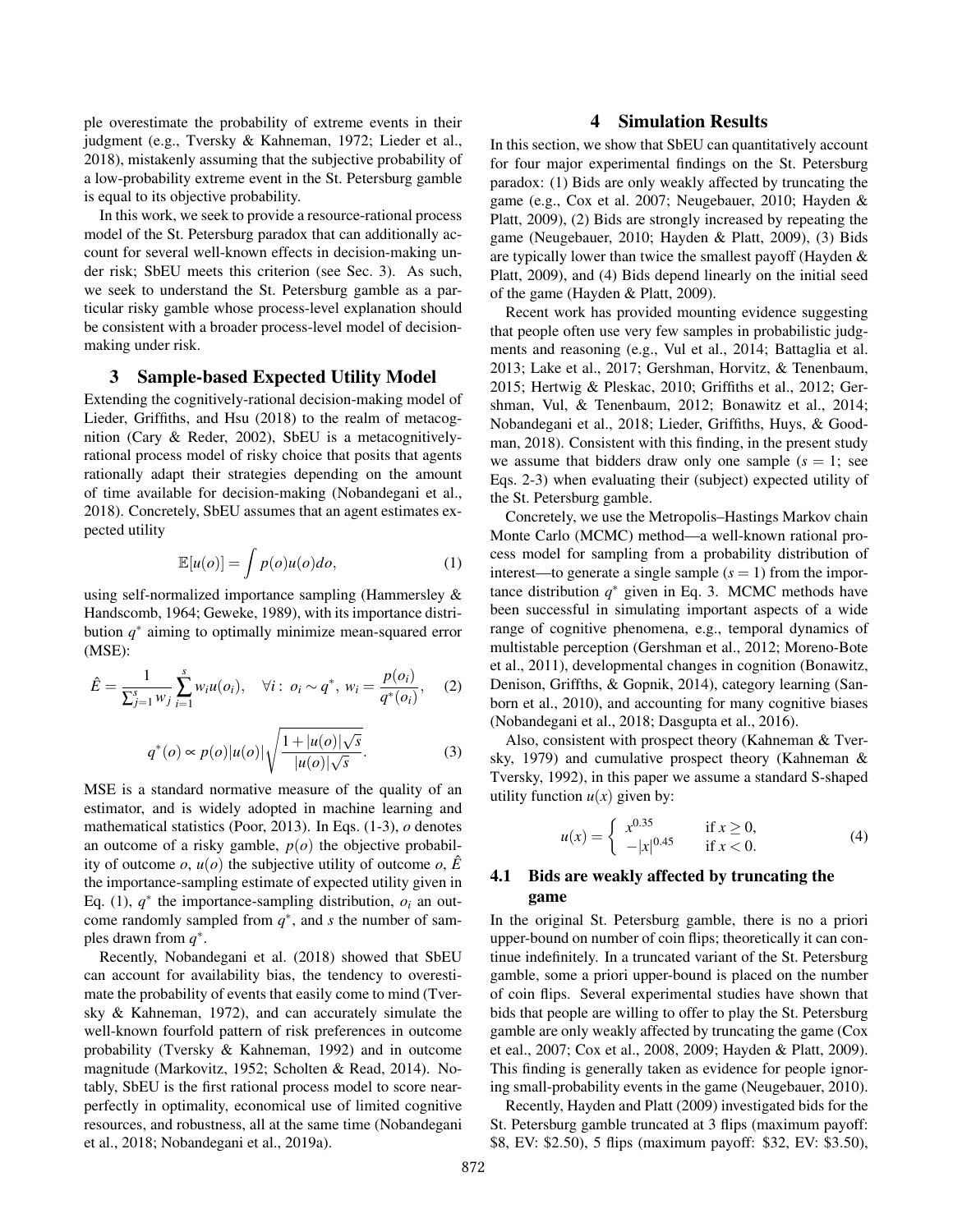

Figure 1: Hayden and Platt's (2009) experimental data on the effect of truncation on bids for the St. Petersburg gamble. Adapted from Hayden and Platt (2009).



Figure 2: SbEU (Nobandegani et al., 2018) can accurately simulate the experimental data of Hayden and Platt (2009) on the effect of truncation on bids for the St. Petersburg gamble. Error bars indicate  $\pm$  1 SEM.

8 flips (maximum payoff: \$256, EV: \$5), 10 flips (maximum payoff: \$1024, EV: \$6) and 15 flips (maximum payoff: \$32,768, EV: \$8.50); their experimental data are shown in Fig. 1.

Fig. 2 shows that SbEU can account for the experimental data of Hayden and Platt (2009). In Fig. 2, we simulate  $N =$ 1000 participants, with  $s = 1$ .

#### 4.2 Bids rise with repetitions of the game

Recently, Hayden and Platt (2009) experimentally showed that bids to play the (un-truncated) St. Petersburg gamble are strongly affected by repeating the game, with people willing to place higher bids with a larger number of game repetitions.

Fig. 3 shows that SbEU can qualitatively simulate people's tendency to place higher bids for a larger number of game repetitions, as experimentally shown by Hayden and Platt (2009). In Fig. 3, we simulate  $N = 1000$  participants, with  $s=1$ .



Figure 3: SbEU (Nobandegani et al., 2018) can account for the experimental finding of Hayden and Platt (2009) showing that people willing to place higher bids for a larger number of game repetitions (Pearson's  $r = .9998$ , Kendall's  $\tau = 1$ , Spearman's  $\rho = 1$ ,  $Ps < .001$ ).

# 4.3 Bids are typically lower than twice the smallest payoff

In their recent work, Hayden and Platt (2009) showed that bids to play the (un-truncated) St. Petersburg gamble are typically lower than twice the smallest payoff of the game.

Fig. 4 shows that SbEU can account for this experimental finding of Hayden and Platt (2009). In Fig. 4, we simulate  $N = 1000$  participants, with  $s = 1$ .

#### 4.4 Bids depend linearly on the initial seed

Interestingly, Hayden and Platt (2009) showed that bids to play the (un-truncated) St. Petersburg gamble depend linearly on the initial seed of the game, thus providing a quantitatively well-characterized criterion for evaluating a computational account.

Fig. 5 shows that SbEU can accurately account for this experimental finding of Hayden and Platt (2009) (Pearson's *r* = .9758, Kendall's  $\tau$  = 0.9556, Spearman's ρ = .9879,  $Ps < .001$ ). In Fig. 5, we simulate  $N = 1000$  participants, with  $s = 1$ .

# 5 General Discussion

The St. Petersburg paradox (Bernoulli, 1738) stands among the oldest philosophical puzzles of human decision-making, and has played a pivotal role in the emergence of the concept of the subjective utility curve, a central concept in economics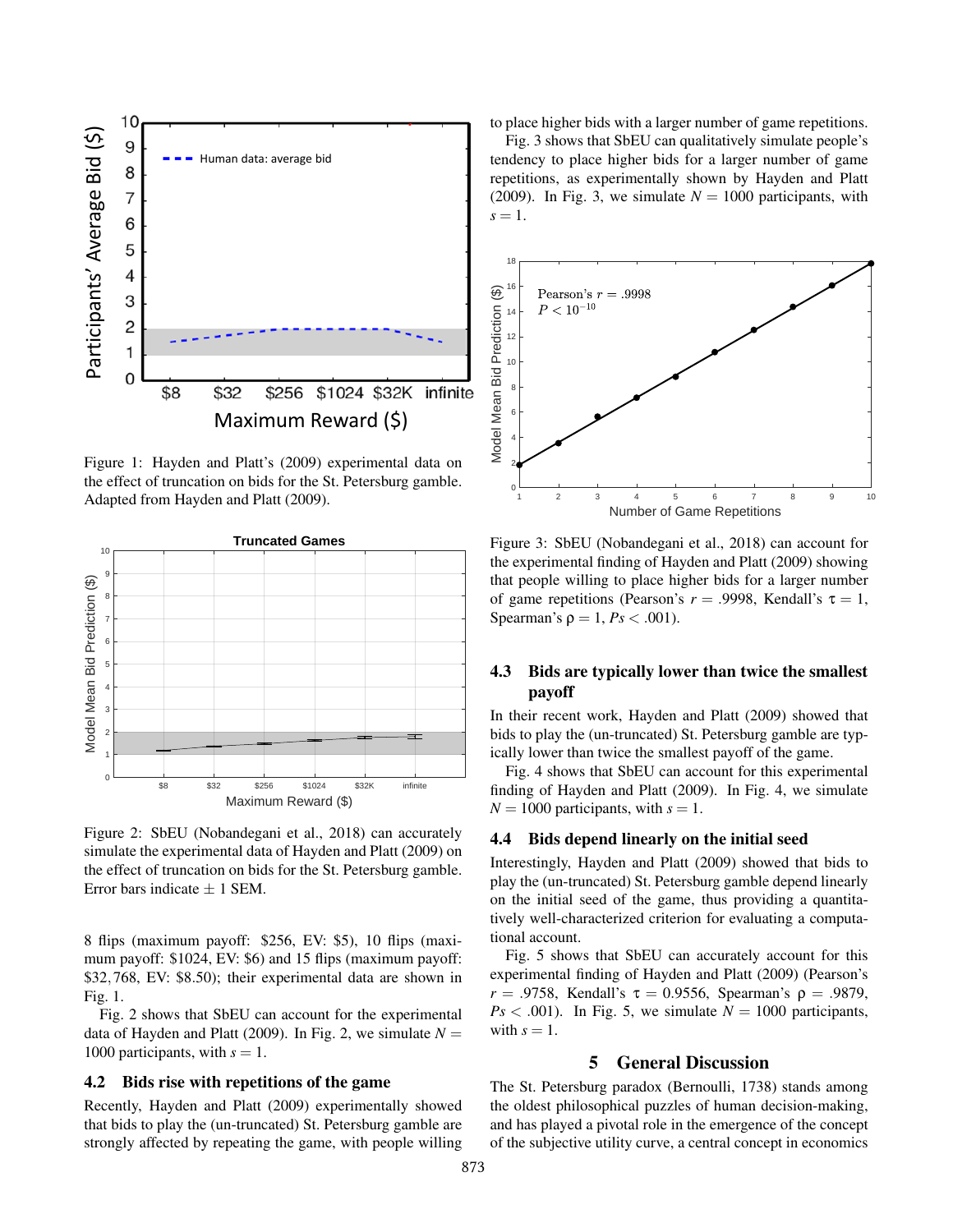

Figure 4: Boxplots of the model's bids. SbEU can account for the experimental finding of Hayden and Platt (2009) showing that people's bids are typically lower than twice the smallest payoff (i.e. initial seed) in the St. Petersburg gamble. On each box, the central red mark indicates the median, and the bottom and top edges of the box indicate the  $25<sup>th</sup>$  (denoted by  $q_1$ ) and  $75<sup>th</sup>$  (denoted by  $q_3$ ) percentiles of the data, respectively. On each box, the whisker extends to the most extreme data points not considered outliers. Outliers are data points that lie outside the interval [*q*1−1.5×(*q*3−*q*1),*q*3+1.5×(*q*3−*q*1)]), and are not shown in this plot. The boldfaced black solid line depicts  $y = 2x$ .



Figure 5: SbEU (Nobandegani et al., 2018) can account for the experimental finding of Hayden and Platt (2009) showing that bids depend linearly on the initial seed of the St. Petersburg gamble (Pearson's  $r = .9758$ , Kendall's  $\tau = 0.9556$ , Spearman's  $\rho = .9879, Ps < .001$ ).

(Dutka, 1988). Despite occupying the minds of many important thinkers, eliciting many attempts and several proposals, no generally-accepted resolution is yet at hand.

In this work, we provide an algorithmic-level account of major experimental findings on the St. Petersburg paradox. Specifically, we show that a single parameterization of Nobandegani et al.'s (2018) metacognitively-rational model, SbEU, provides a unified, resource-rational, process-level explanation of (1) why bids are only weakly affected by truncating the game, (2) why people are willing to place higher bids for a larger number of game repetitions, (3) why bids are typically lower that twice the smallest payoff of the game (aka initial seed), and (4) why bids depend linearly on the initial seed of the game. As such, Items (1-4) can be understood as optimal behavior subject to cognitive limitations.

As opposed to the competing median explanation of Hayden and Platt (2009) that is too specific to the St. Petersburg paradox, our work provides a resource-rational process model of the St. Petersburg paradox that can additionally account for several well-known effects in decision-making under risk (Nobandegani et al., 2018), and is fully in line with the much broader process-level understanding of human probabilistic judgment and reasoning based on sampling (e.g., Stewart, Chater, & Brown, 2006; Sanborn & Chater, 2016).

Recent work has shown that SbEU provides a resourcerational mechanistic account of (ostensibly irrational) cooperation in one-shot Prisoner's Dilemma games, thus successfully bridging between game-theoretic decision-making and risky decision-making (Nobandegani, da Silva Castanheira, Shultz, & Otto, 2019b). There is also experimental confirmation of a counterintuitive prediction of SbEU: Deliberation leads people to move from one well-known bias, framing effect, to another well-known bias, the fourfold pattern of risk preferences (da Silva Castanheira; Nobandegani, & Otto, 2019).

Crucially, our explanation retains the well-supported assumption that people overestimate the probability of extreme events in their judgment and decision-making (Tversky & Kahneman, 1972; Lieder et al., 2018; Nobandegani et al., 2018), and is fully in line with mounting evidence suggesting that people use only a few samples in probabilistic judgments and reasoning (e.g., Vul et al., 2014; Battaglia et al. 2013; Lake et al., 2017; Gershman, Horvitz, & Tenenbaum, 2015; Hertwig & Pleskac, 2010; Griffiths et al., 2012; Gershman, Vul, & Tenenbaum, 2012; Bonawitz et al., 2014; Nobandegani et al., 2018; Lieder, Griffiths, Huys, & Goodman, 2018).

Recently, Blavatskyy (2005) showed that conventional parameterizations of cumulative prospect theory (CPT; Kahneman & Tversky, 1992) do not explain the St. Petersburg paradox. As we demonstrate in this work, assuming a standard S-shaped utility function, as advocated by CPT, suffices for explaining the St. Petersburg paradox with SbEU (see Eq. 4).

There have been several recent studies (see Lieder & Griffiths, 2018, for a review) attempting to show that many wellknown (purportedly irrational) behavioral effects and cognitive biases can be understood as optimal behavior subject to computational and cognitive limitations (*rational minimalist program*, Nobandegani, 2017; Griffiths, Lieder, & Goodman, 2015). The present study contributes to this line of work by providing a resource-rational process-level account of a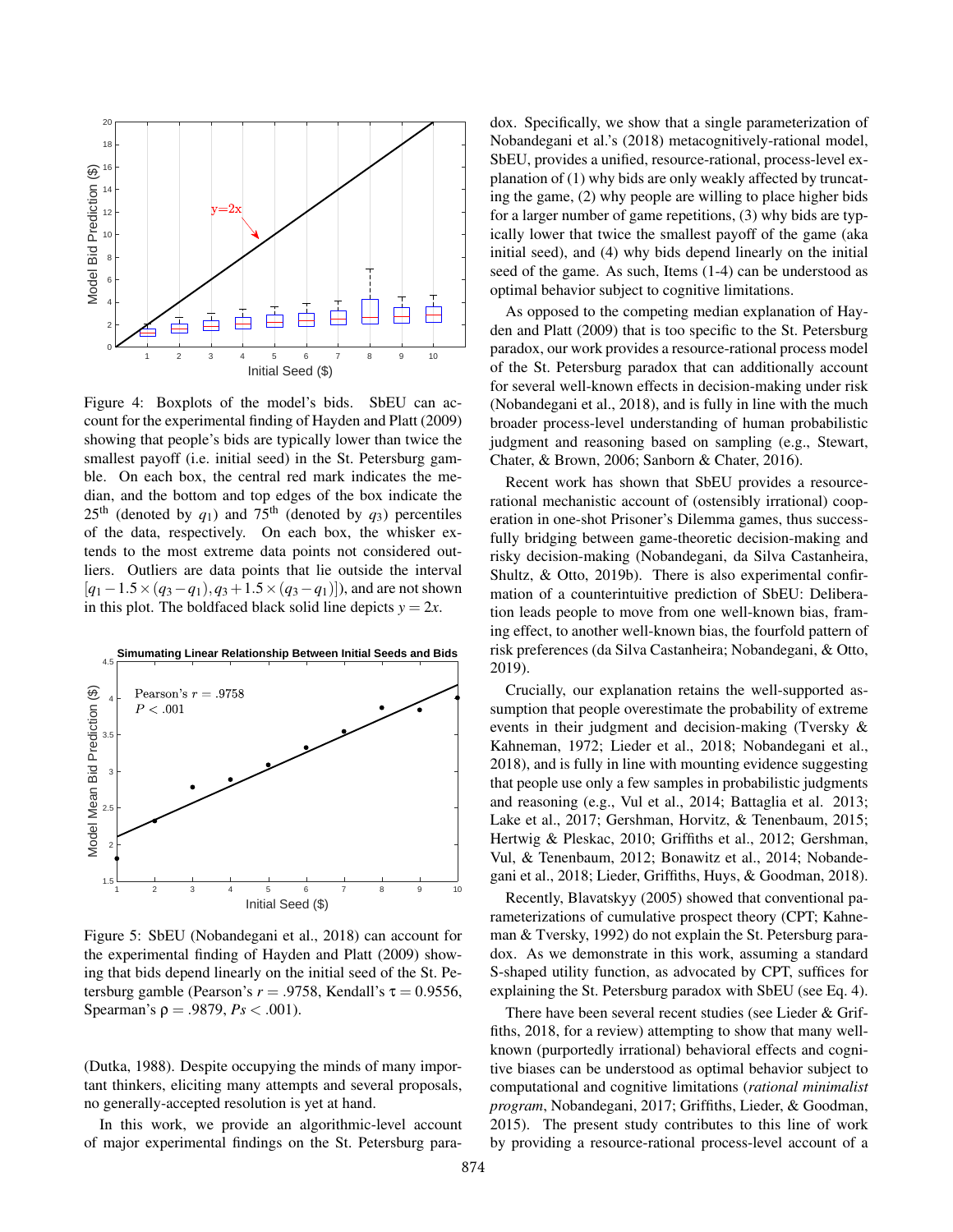centuries-old puzzle concerning human decision-making.

Future work should investigate whether other longstanding paradoxes of human judgment and decision-making, e.g., the Ellsburg paradox (Ellsberg, 1961), could be also understood as optimal behavior subject to cognitive limitations. We see our work as a step in this direction.

Acknowledgments This work is supported by an operating grant to TRS from the Natural Sciences and Engineering Research Council of Canada. We would like to thank Constance Destais, Ashley Stendel, Marcel Montrey, and Peter Helfer for helpful comments on an earlier draft of this work.

#### References

- Arrow, K. J. (1951). Alternative approaches to the theory of choice in risk-taking situations. *Econometrica: Journal of the Econometric Society*, 404–437.
- Aumann, R. J. (1977). The st. petersburg paradox: A discussion of some recent comments. *Journal of Economic Theory*, *14*(2), 443–445.
- Barberis, N. (2013). The psychology of tail events: Progress and challenges. *American Economic Review*, *103*(3), 611– 16.
- Battaglia, P. W., Hamrick, J. B., & Tenenbaum, J. B. (2013). Simulation as an engine of physical scene understanding. *Proceedings of the National Academy of Sciences*, *110*(45), 18327–18332.
- Bernoulli, D. (1738). Specimen theoriae novae de mensura sortis (exposition of a new theory on the measurement of risk). *Comentarii Acad Scient Petropolis* (Translated in *Econometrica*), *5*(22), 23–36.
- Blavatskyy, P. R. (2005). Back to the st. petersburg paradox? *Management Science*, *51*(4), 677–678.
- Bonawitz, E., Denison, S., Griffiths, T. L., & Gopnik, A. (2014). Probabilistic models, learning algorithms, and response variability: sampling in cognitive development. *Trends in cognitive Sciences*, *18*(10), 497–500.
- Bottom, W. P., Bontempo, R. N., & Holtgrave, D. R. (1989). Experts, novices, and the st. petersburg paradox: Is one solution enough? *Journal of Behavioral Decision Making*, *2*(3), 139–147.
- Burns, Z., Chiu, A., & Wu, G. (2010). Overweighting of small probabilities. *Wiley Encyclopedia of Operations Research and Management Science*.
- Camerer, C. (2005). Three cheers—psychological, theoretical, empirical—for loss aversion. *Journal of Marketing Research*, *42*(2), 129–133.
- Cary, M., & Reder, L. M. (2002). Metacognition in strategy selection. In *Metacognition: Process, Function and Use* (pp. 63–77). Springer.
- Cox, J., Sadiraj, V., & Vogt, B. (2009). On the empirical relevance of st. petersburg lotteries. *Economics Bulletin*, *29*(1), 214–220.
- Cox, J., Sadiraj, V., Vogt, B., Dasgupta, U., et al. (2007). Is there a plausible theory for risky decisions? *Georgia State University*.
- Cox, J. C., & Sadiraj, V. (2008). Risky decisions in the large and in the small: Theory and experiment. In *Risk aversion in experiments: Research in expermental economics* (Vol. 12, pp. 9–40). Emerald Group Publishing Limited.
- Dasgupta, I., Schulz, E., & Gershman, S. J. (2016). Where do hypotheses come from? Center for Brains, Minds and Machines (CBMM) Memo No. 056.
- da Silva Castanheira, K., Nobandegani, A. S., & Otto, A. R. (2019). Sample-based variant of expected utility explains effects of time pressure and individual differences in processing speed on risk preferences. In: *Proceedings of the* 41*st Annual Conference of the Cognitive Science Society.* Austin, TX: Cognitive Science Society.
- Dutka, J. (1988). On the st. petersburg paradox. *Archive for History of Exact Sciences*, *39*(1), 13–39.
- Ellsberg, D. (1961). Risk, ambiguity, and the savage axioms. *The Quarterly Journal of Economics*, *75*(4), 643–669.
- Gershman, S. J., Horvitz, E. J., & Tenenbaum, J. B. (2015). Computational rationality: A converging paradigm for intelligence in brains, minds, and machines. *Science*, *349*(6245), 273–278.
- Gershman, S. J., Vul, E., & Tenenbaum, J. B. (2012). Multistability and perceptual inference. *Neural Computation*, *24*(1), 1–24.
- Geweke, J. (1989). Bayesian inference in econometric models using monte carlo integration. *Econometrica: Journal of the Econometric Society*, 1317–1339.
- Griffiths, T. L., Vul, E., & Sanborn, A. N. (2012). Bridging levels of analysis for probabilistic models of cognition. *Current Directions in Psychological Science*, *21*(4), 263– 268.
- Hammersley, J., & Handscomb, D. (1964). *Monte carlo methods.* London: Methuen & Co Ltd.
- Hayden, B. Y., & Platt, M. L. (2009). The mean, the median, and the st. petersburg paradox. *Judgment and Decision Making*, *4*(4), 256–272.
- Hertwig, R., & Pleskac, T. J. (2010). Decisions from experience: Why small samples? *Cognition*, *115*(2), 225–237.
- Kahneman, D., & Tversky, A. (1972). Subjective probability: A judgment of representativeness. *Cognitive psychology*, *3*(3), 430–454.
- Kahneman, D., & Tversky, A. (1979). Prospect theory: An analysis of decision under risk. *Econometrica*, *47*(2), 263– 291.
- Keynes, J. M. (1921). *A treatise on probability*. Courier Corporation.
- Kroll, E. B., & Vogt, B. (2009). The st. petersburg paradox despite risk-seeking preferences. an experimental study.
- Lake, B. M., Ullman, T. D., Tenenbaum, J. B., & Gershman, S. J. (2017). Building machines that learn and think like people. *Behavioral and Brain Sciences*, *40*.